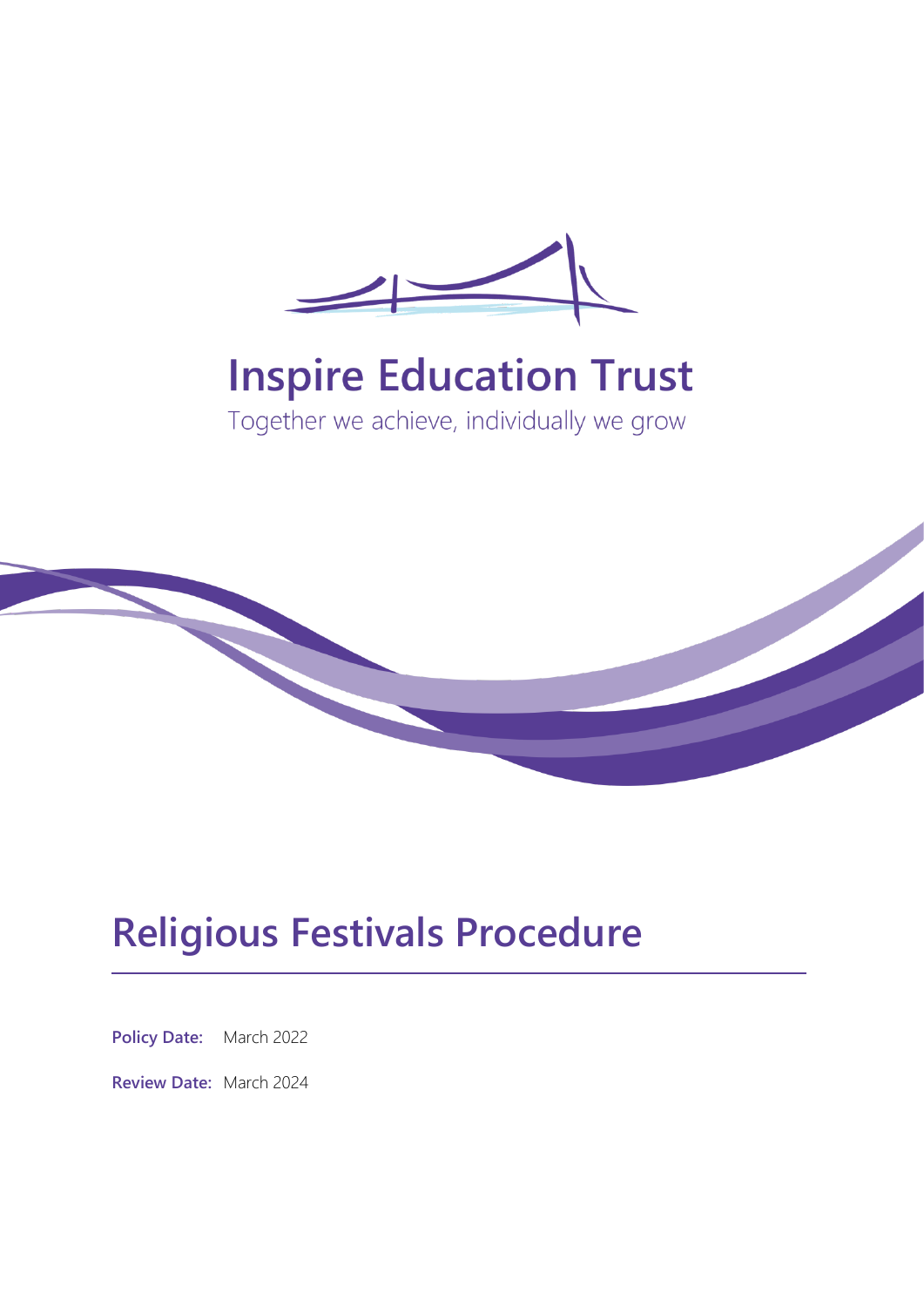### **Document History**

| Version | <b>Status</b> | Date   | Author                      | Summary Changes |
|---------|---------------|--------|-----------------------------|-----------------|
|         |               | Mar 22 | Sarah Ashworth   New Policy |                 |
|         |               |        |                             |                 |
|         |               |        |                             |                 |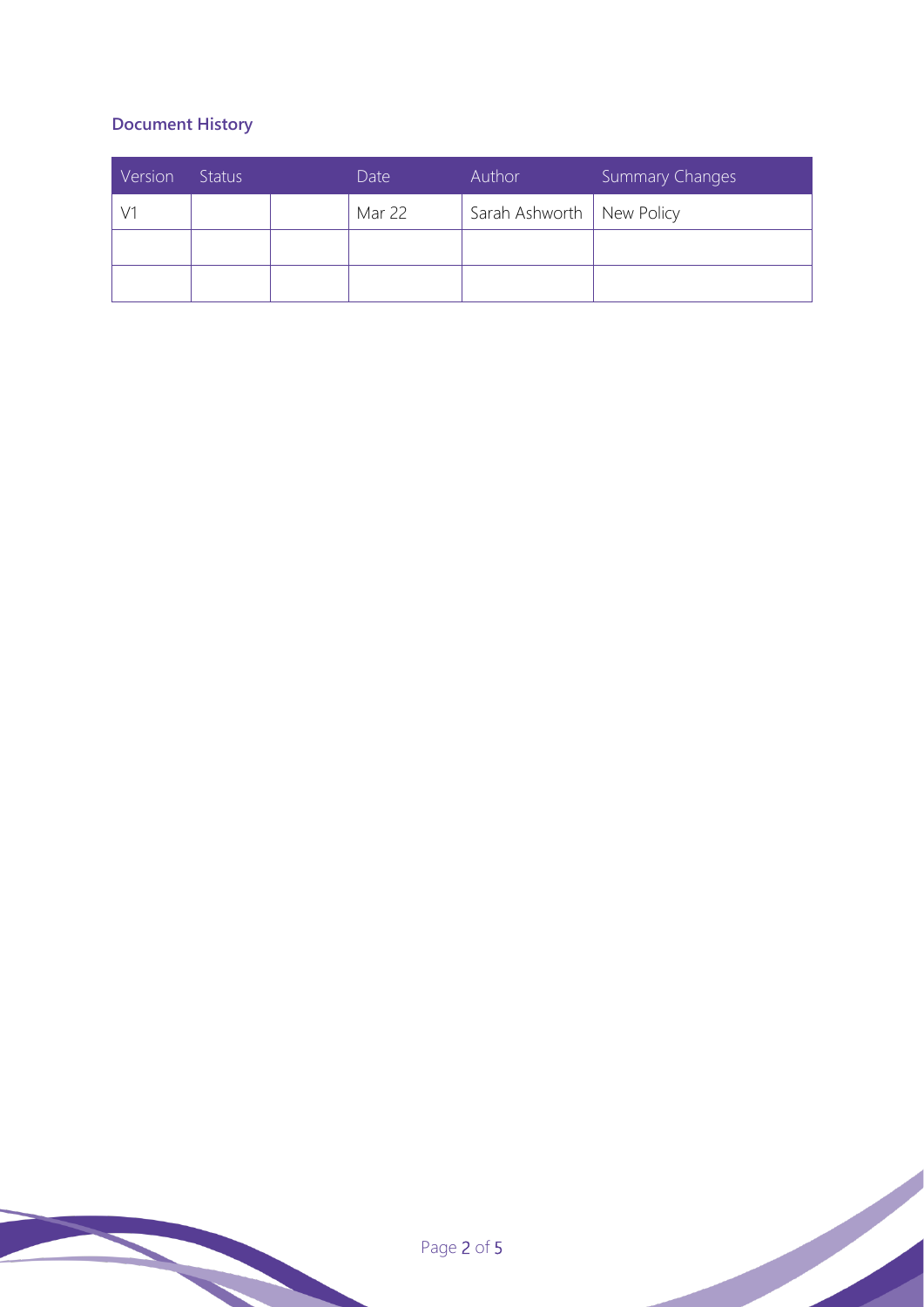#### **1 Introduction**

There are many important religious times during the year for our pupils and we value these festivals.

This procedure will be useful as it helps us to all work together with a common understanding that actively promotes positive attitude towards all aspects of life including religions, cultures, and ethnic backgrounds. Whilst we recognise that fasting is not compulsory before the age of puberty in Islam, we understand that children are often encouraged to fast or indeed wish to fast to prepare them for adulthood. We do not encourage children in KS1 to fast.

#### **2 Aims**

- 2.1 To provide a safe environment for children who wish to partake in fasting at school.
- 2.2 To ensure the proper care of children is maintained and keep parents/carers informed if their child is unwell.
- 2.3 To further develop understanding of the different faiths represented in the school population.

#### **3 Implementation**

*Parents/carers should bring their children to school for registration, if the festival falls on a teaching day.*

#### Fasting:

- 3.1 All parents/carers must inform the School Office by telephone if they wish their child to fast for part or all of the month of Ramadan.
- 3.2 If a child says that they are fasting, but the school has not received a letter from his or her parent/carer this will be dealt with in a respectful way and the child will not be allowed to miss lunch.
- 3.3 Children who are fasting should not be expected to exert themselves physically but will join in with PE.
- 3.4 Children who are fasting will not be allowed to participate in rigorous activities such as running around at lunch time. They will be encouraged to make use of quiet areas on the playground to conserve their energy.
- 3.5 In the rare circumstances of a child becoming distressed or unwell when he or she is fasting, the school will encourage the child to break their fast by eating their emergency snack and having a drink of water unless their parent/carer has let us know in advance that they do not wish this to happen.
- 3.6 If a child has a medical condition that would be complicated by fasting, e.g. diabetes, the child will not be permitted to fast at school.
- 3.7 A child who fasts on some days and not others should be provided with a packed lunch for the days that they are not fasting. If a child is eligible to free school meals the child's parents/carers should liaise with the School Office.
- 3.8 As is the tradition in the school, RE lessons and an assembly will be held during the school year to create an understanding of the Muslim faith and the festival of Eid-ul-Fitr.

#### **4 Health and Safety**

- 4.1 Parents/carers MUST inform the school if their child is fasting.
- 4.2 The school will inform parents/carers immediately if their child who is fasting becomes unwell.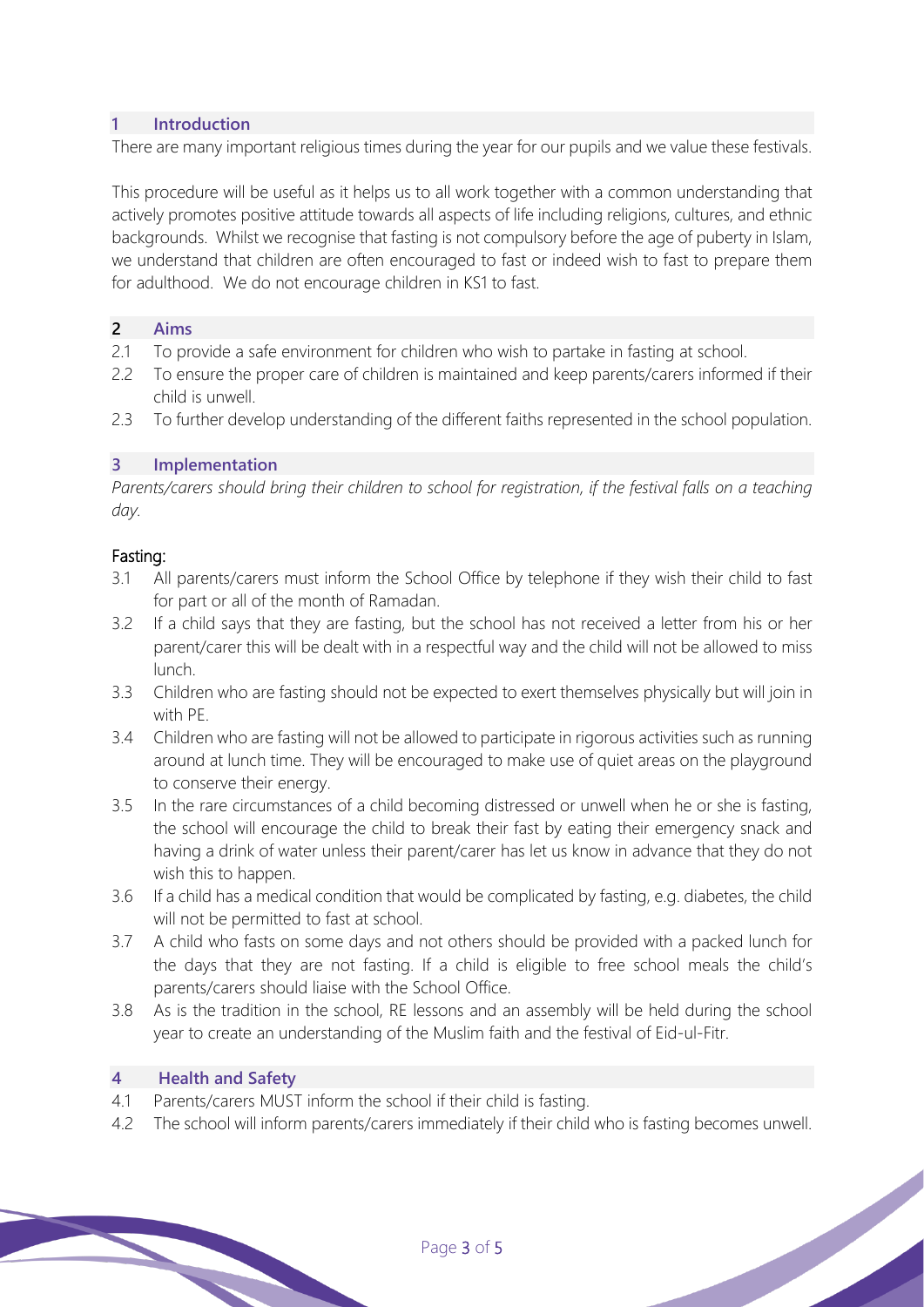#### **5 Inclusion**

- 5.1 There is mutual co-operation between the parents/carers of children who are fasting and the school.
- 5.2 All children in the school are encouraged to feel positive about their family, their culture, and their faith.